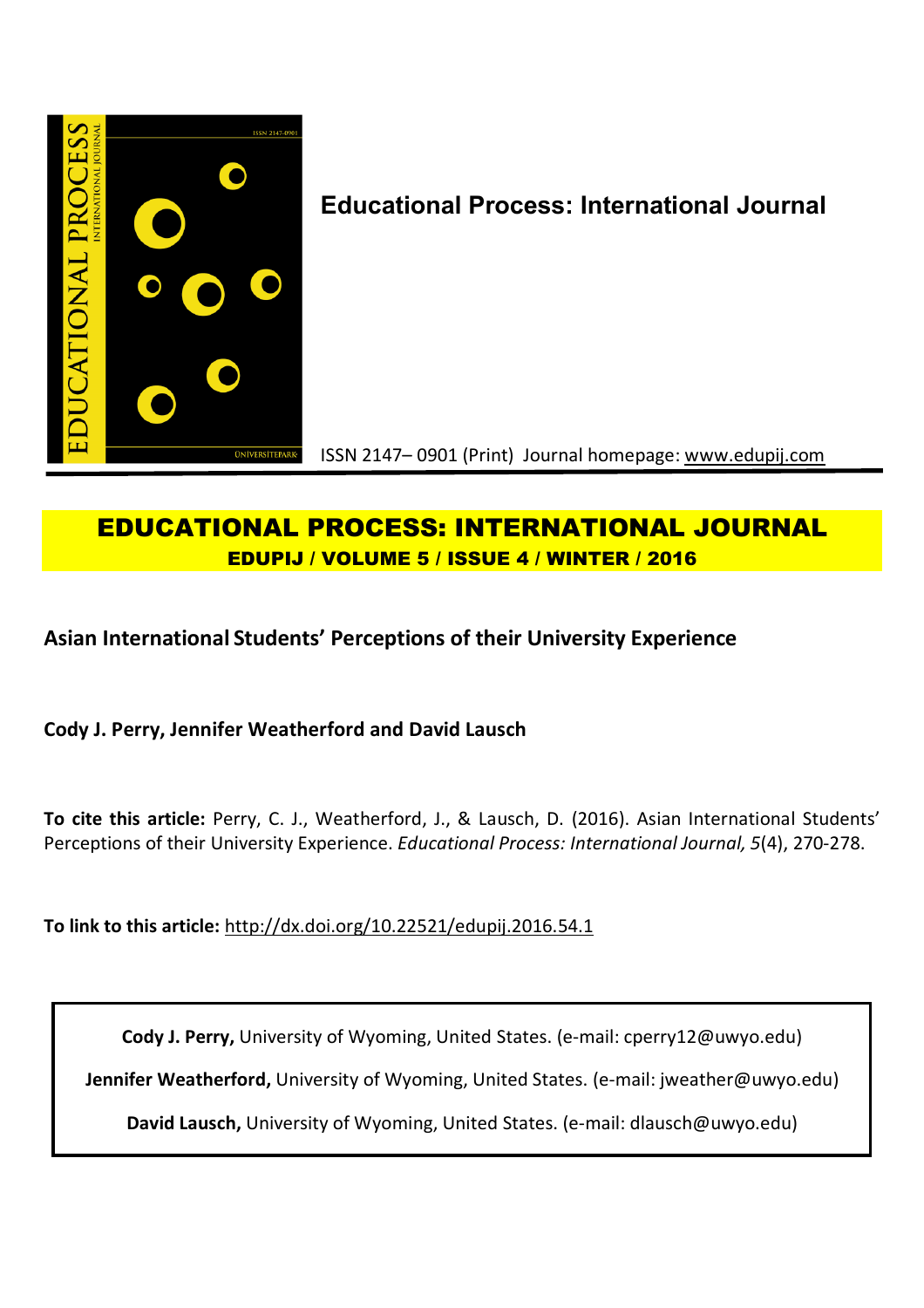EDUPIJ / VOLUME 5 / ISSUE 4 / 2016 / pp. 270–278.

## **Asian International Students' Perceptions of their University Experience**

CODY J. PERRY, JENNIFER WEATHERFORD and DAVID LAUSCH

## **Abstract**

Asian students make up the largest proportion of international students who study in the United States. Seeking a degree in higher education can be challenging for any student, but Asian students often encounter more obstacles to completion than many other international and domestic students. Culture, family and health concerns, and safety are some of the largest concerns that this study found among Asian students in the US. The study found that East-Asian international students had more issues than students from other parts of Asia and difficulty with the English language was of major importance to respondents. In addition, safety is an issue that Asian students were concerned with while studying in the US. The study was exploratory in nature and informs the field on future avenues of research.

**Keywords:** international students, language, culture, safety, health.



………………………………………........….....………………………………...…………… EDUPIJ / ISSN 2147– 0901 © 2016

> Copyright © 2016 by ÜNİVERSİTEPARK Limited edupij.com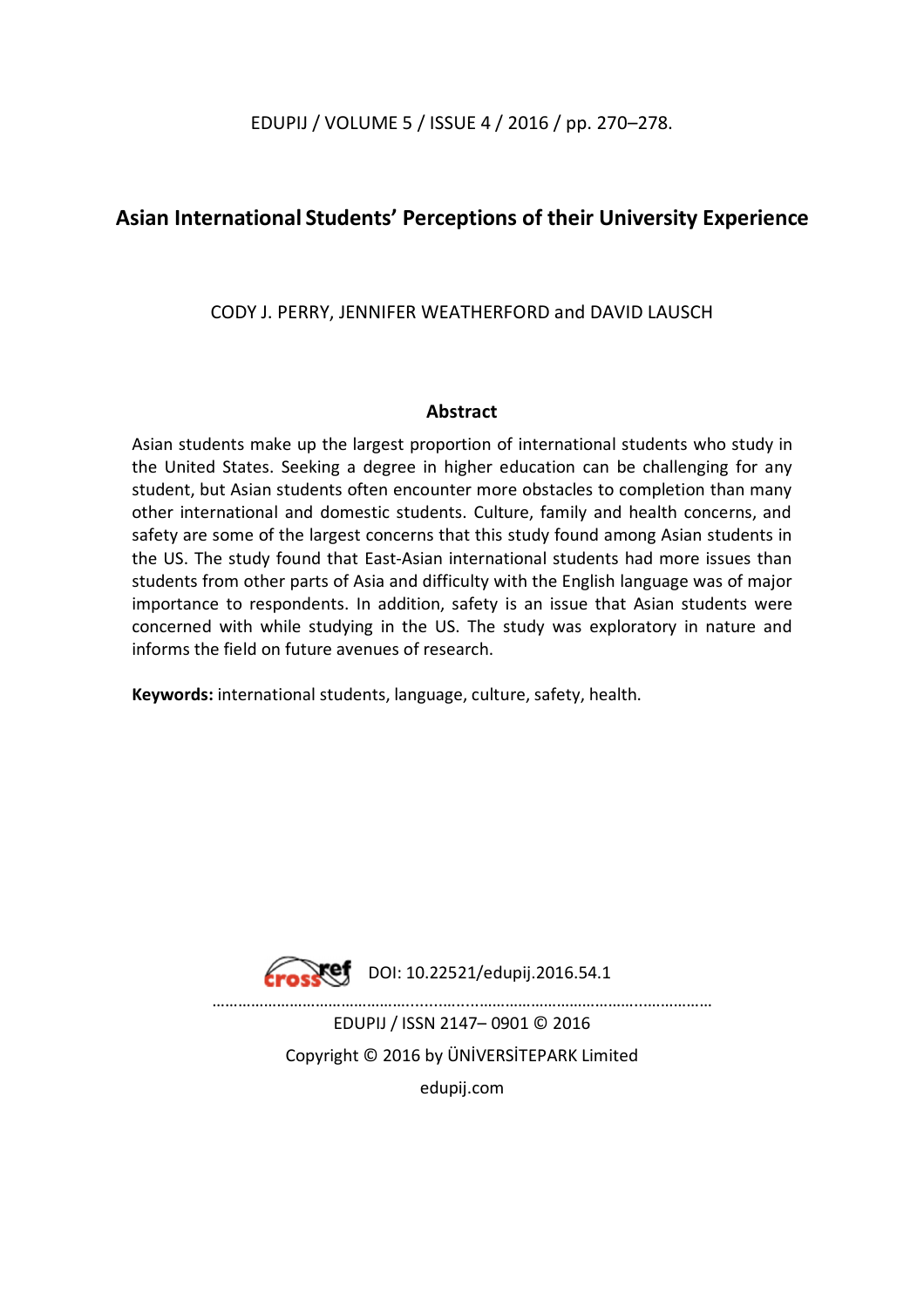### **Introduction**

International students accounted for 886,052 students studying higher education in the United States during the 2013-2014 academic year, and accounted for nearly \$27 billion in revenue to colleges, universities, and their surrounding communities. This group of students was represented most by students from the Asian continent, accounting for 64.16% of the total international student population (Witherill & Clayton, 2014). These population numbers are on the rise, and the need for internationally educated students and professionals has intensified over the past 30 years. In previous studies, Asian students have often been grouped together with other students, but international students differ greatly based upon their nation of origin (Baumann & Hamin, 2011). Asian international students have unique experiences and perspectives that may differ from many other international students; many are not satisfied that they chose to pursue their education in the United States and many are less likely to advocate studying in the United States to their peers back home (Lee, 2010). Therefore, it is important to understand Asian international students' perceptions to determine ways in which institutions can improve the experiences of international students studying in the United States.

#### *Literature Review*

The purpose of this study was to provide basic insight into the perceptions and experiences that Asian international students have had at a land grant university in the Rocky Mountain region of the United States. The current literature on the topic reveals numerous issues that international students face when embarking upon their educational journey in a foreign nation. These include cultural concerns like language and discrimination; family and health care; and safety, both on-campus and in the community. These topics were the main focus of the study and the review of the literature.

#### *Cultural Concerns*

The two main facets of culture that this study focused on were based on language barriers and perceptions of discrimination experienced by Asian international students in the United States. Researchers have identified language issues as a major concern for Asian and other international students (Counsell, 2011; Sawir, Marginson, Forbes-Mewett, Nyland, & Ramia, 2012; Zhai, 2002). However, not all international students have the same issues and regionally-specific information can help target programs for individuals and groups most affected by language issues. For instance, Asian international students were more likely to struggle with understanding their lectures. Some of these students even struggled so much that they made audio recordings to improve their comprehension (Lin & Scherz, 2014). Moreover, language differences were found to be most troublesome for students from China, Japan, and Korea (Roy, 2013). This may be due to the fact that these Eastern languages often lack a direct translation to English. Due to these and other issues, Asian international students were more distressed than their North American and European counterparts (Mitchell, Greenwood, & Guglielmi, 2007).

Language may also play a role in the threat of perceived and actual discrimination (Wei, Wang, & Ku, 2012). It has been reported that 50% of international students have felt the distress of discrimination at some point during their time in the United States (Sawir et al., 2012). This is a rather alarming number and may explain why many students struggle to form relationships with American students. Students who had more personal and professional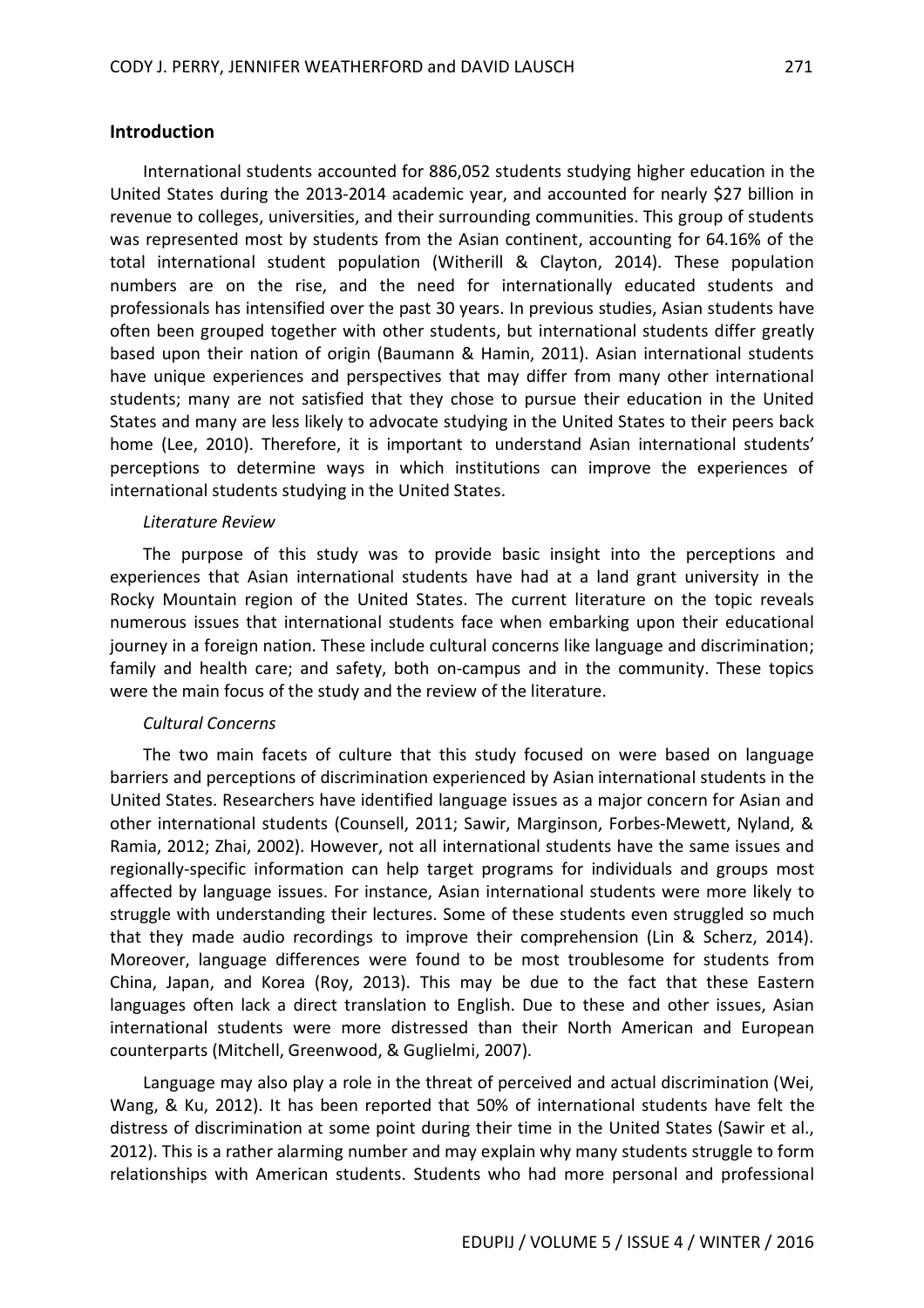connections to American students were found to have fewer issues with both language and discrimination (2012). This indicates that more needs to be done in both areas to help improve relations between Asian international students and their domestic peers.

#### *Family and Healthcare*

Personal and family healthcare are important concerns for many Americans, especially considering the drastic changes made to the healthcare system in the last few years. However, the system in America often differs greatly from healthcare systems of other nations. Because of this, healthcare concerns can be especially troublesome for international students. In a previous study, Ellis-Bosold and Thornton-Orr (2013) spoke with a group of Chinese students and found that 45% did not know what healthcare services were available to them as an international student. Moreover, a resounding 71% would appreciate more information pertaining to student health services available through the university. In addition, Sherry, Thomas, and Chui (2010) found that many students mentioned the high costs of health insurance as the source of issues specific to international students. Finally, Russell, Thomson, and Rosenthal (2008) found that Asian students were less satisfied than other students with the availability of appointment times and 51.5% of international students did not know where to go to find health services. These are all interesting data that shows that more can be done to provide information and guidance to international students in reference to healthcare and available health services.

#### *Safety*

Safety is another issue that international students have identified as problematic in their time in the United States. This may be the result of discrimination or other causes such as housing and safety on campus and in the community. In fact, some students felt unsafe as they had experienced aggressive hostility due to their cultural differences and speaking ability while in the workplace (Sawir et al., 2012). This may indicate that language plays a large role in a student's ability to feel secure. An inadequacy of safety may be especially applicable to East-Asian students as these students have more difficulty with language and interaction with American students (Roy, 2013). Moreover, Nyland, Forbes-Mewett, and Marginson (2010) went so far as to say that international student safety is a concerning systemic issue that needs to be addressed more completely.

#### **Methodology**

A survey was sent to international students at a Rocky Mountain university. Twenty-nine students who identified themselves as Asian completed the survey. Of the respondents, 14 (48%) were male and 15 (52%) female. Twelve (41%) were in the age group of 18 to 24; 15 (52%) were in the age group of 25 to 34; and two (7%) were 35 or older. Ten (34%) respondents were married and 18 (62%) were single. The respondents' number of months at the university ranged from two to 72 months; the mean number of months was 17.62 (*SD* = 16.59). The respondents were divided into two groups for comparison; students from East-Asian nations, and those from other Asian nations. Students from other Asian nations were from India (31%), Saudi Arabia (3%), Turkey (3%), Nepal (3%), and Russia (3%). The East-Asian group included students from China (38%), students who only indicated they were from "Asia" (10%), and South Korea (3%).

The survey was inspired by the international student survey at the University of California at Berkeley. The research team consulted with leaders at the international student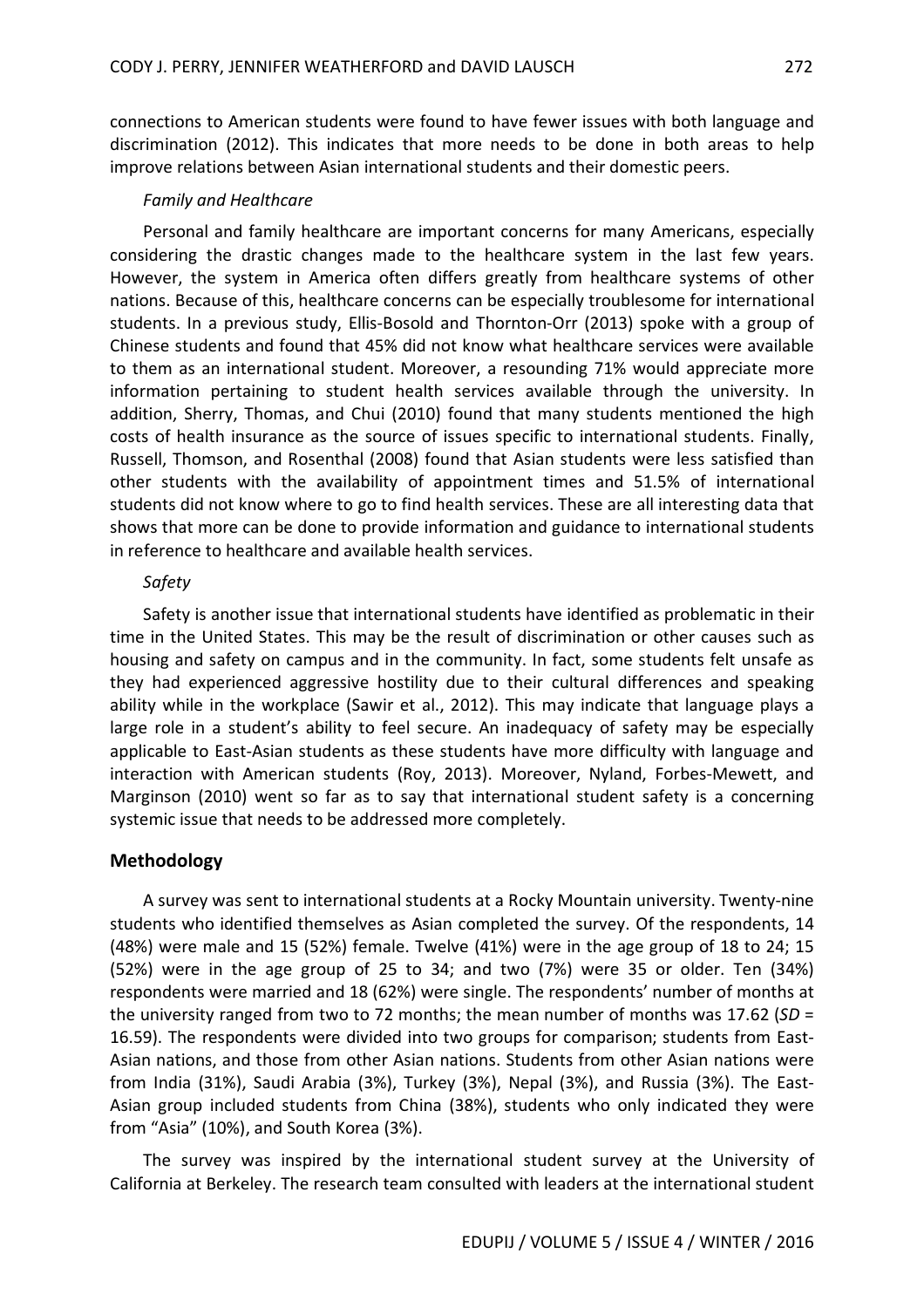center, and modified the items to reflect the needs of the university. The survey was sent to students during a holiday break, and two reminder messages were issued. The Institutional Review Board approved the study before data collection began, and the results were analyzed with IBM SPSS (version 22).

Based on previous research and survey items, the following hypotheses were proposed for the study:

- East-Asian international students would be more concerned about others understanding what they said when compared to students from other Asian nations.
- East-Asian international students would report greater concern with discrimination from all parties when compared to other Asian students.
- More than 50% of students would report issues with family medical care and insurance issues.
- There would be no difference in safety concerns between different groups of Asian international students.

The first two hypotheses regarding discrimination and language issues were tested with independent samples t-tests. The survey items which reflected these constructs were: *I am concerned about discrimination from Americans*; *I am concerned about discrimination from other international students*; and *I am concerned about other students being able to understand what I say*. In addition, the correlation between discrimination and language issues was calculated. The next hypothesis about healthcare issues was tested with descriptive statistics and independent samples t-tests. The survey items which indicated health issues were; *I struggle to understand health insurance provided by the university*; *I struggle to understand whom to rely on in the American system (Dr. referral, etc.)*; and *I struggle to understand necessary forms and information to receive medical service*. The final hypothesis about safety was tested with independent samples t-tests. The items pertaining to safety were: *I worry about finding safe housing*; *I worry about my safety when walking in the community*; and *I worry about my safety when walking on campus*. These items were separately analyzed to look for overall percentages and differences between the two groups.

### **Results**

The analysis of cultural concerns resulted in significant differences between East-Asian and international students from other Asian nations. First, East-Asian international students were more concerned about others understanding what they said when compared with students from other Asian nations, *t*(27) = 2.35, *p* = .027. East-Asian students (*M* = 4.19, *SD* = 1.22) were concerned that others could not understand them, whereas West Asian students' (*M* = 3.07, *SD* = 1.32) responses averaged to basically neutral. There was no significant difference in how Asian international students felt about discrimination from Americans. Twelve (41%) reported feeling some level of discrimination from Americans and six (21%) reported feeling no discrimination; the other ten were neutral. However, East-Asian students ( $M = 3.19$ ,  $SD = 1.38$ ) reported greater concern with discrimination from other international students than students from other Asian nations (*M* = 2.23, *SD* = 0.83), *t*(27) = 2.20,  $p = 0.037$ . Correlations between the three survey items are shown in Table 1. The correlation between worrying about discrimination from Americans and worrying about discrimination from other international students was significantly high, *r* = .70, *p* < .005.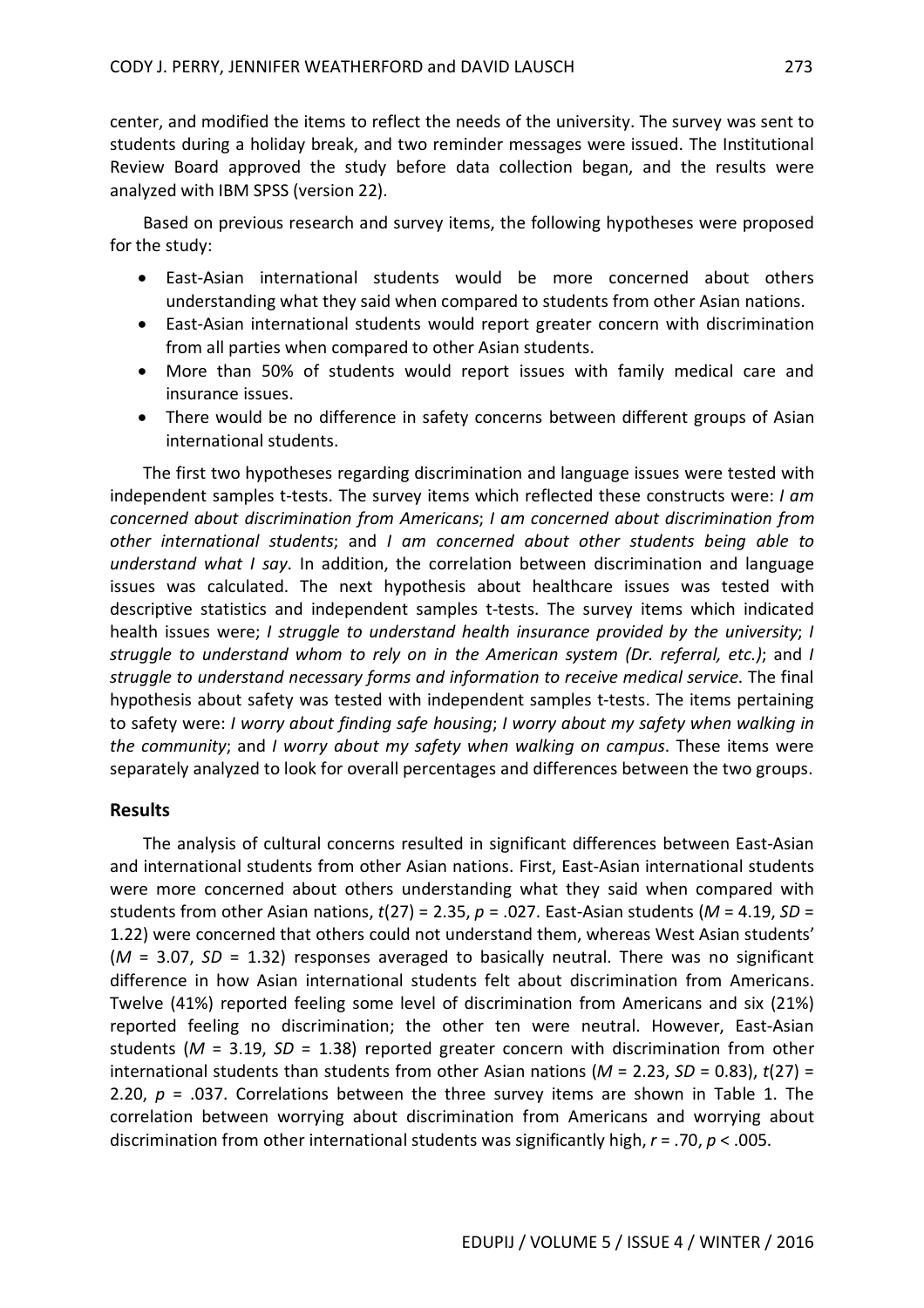The analysis of family and health issues yielded no significant differences between East-Asian and other Asian international students. Overall, when considering all Asian international students as a group, 18 (62%) were concerned about insurance, while eight (28%) were not concerned. Eleven (38%) were not concerned about the system and 16 (55%) were. Ten (34%) were not concerned about forms and 15 were. In all these cases, the level of concern was over 50%. Correlations were calculated to understand relationships between the items, and these are shown in Table 2. The correlation between struggling to understand whom to rely on in the medical system and what forms are necessary was very high, *r* = .95, *p* < .005. The other two correlations were also moderate to high.

Likewise, there was no difference between East-Asian international students and those from other Asian nations when considering safety. Thus, we did not find evidence to contradict the third hypothesis, and the safety concerns of all Asian international students were similar. When considering all Asian international students as a group, and when asked about finding safe housing, nine (31%) felt safe and 13 (45%) did not; whilst seven were neutral. When asked about walking in the community, 11 (38%) felt safe and 13 (45%) did not; whilst five were neutral. In addition, when asked about feeling safe when walking on campus, 12 (41%) felt safe and 12 (41%) did not; again, five were neutral. Correlations were included to understand relationships between the three measures of safety. They are shown in Table 3. All three of the items were highly correlated to each other, indicating a strong linear relationship between finding safe housing, finding safety when walking on campus, and finding safety when walking in the community.

#### **Conclusion and Discussion**

Since the majority (64.16%) of international students come from Asian nations, it is important to understand the factors that influence students' perceptions and experiences (Witherill & Clayton, 2014). This study was exploratory in nature, but has been used to develop subsequent surveys and qualitative research studies. There are many issues that college students must deal with, but it is evident that some of these obstacles can be more problematic for international students, especially if they are from an Asian nation. While our data differed from previous studies, the issues that we investigated cannot be ignored. While issues were not as pronounced as other studies, they are still potential obstacles for many students from Asia.

In evaluating cultural concerns and our first hypothesis, we found that East-Asian international students were more concerned with language issues, which supports the findings of Roy (2013). East-Asian languages do not have direct translations with English, which may be the main reason for these findings (Roy, 2013). In addition, students at the university reported a lower incidence of discrimination (41% vs. 50% or more) than other previous studies (Poyrazli & Lopez, 2007; Sawir et al., 2012). While this is encouraging, the figures are still much higher than we would like to see on American college campuses. There may be numerous reasons for this difference such as smaller school size, novelty of diverse students at a predominately white university, and proactive attempts by the university to improve multiculturalism and equality on campus. However, this study did not attempt to determine the causes of discrimination, only the incidence rates among Asian international students. Therefore, more work needs to be done to determine what the university and community may be doing to experience lower levels of discrimination than other institutions.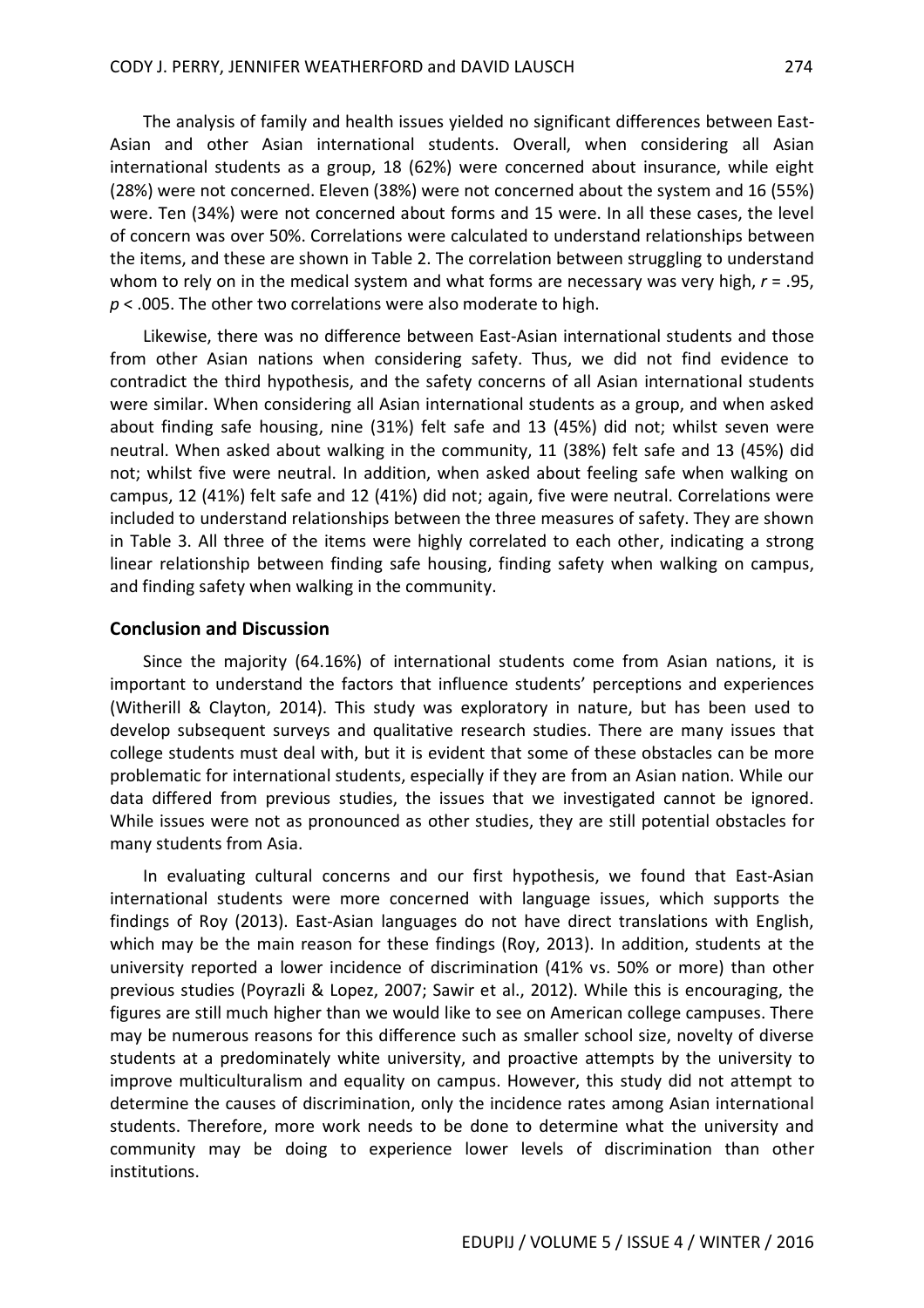Healthcare was another noteworthy concern among students, with more than half of all students indicating their concern with the healthcare system in the United States. The healthcare system in the United States has received ample criticism and many domestic residents do not understand the inner workings of the system. The challenge may be more pronounced with Asian international students who are adjusting to numerous factors when moving to the United States to study. These findings agree with Russell et al. (2008), who found that Asian students were less satisfied with the healthcare system than others and that more than half of students did not know where to go when seeking healthcare assistance. Therefore, we suggest that universities consider the inclusion of healthcare preparation when offering orientation for incoming international students. By discussing the healthcare system, health insurance, and doctor visits, universities can alleviate the confusion and frustration before it becomes an issue for Asian international students.

Finally, there were no significant group differences in regards to safety, but it is evident that safety is an important issue for students from Asia. There were more students that indicated they felt unsafe at the university than those who felt safe. This issue could be linked to discrimination as there was a positive correlation between students who were concerned with these two issues. However, without further investigation it is not possible to determine if the link is causal. Moreover, the city where the study was conducted is not well lit at night and police presence is often negligible. This may contribute to students feeling unsafe in their new environment. The data indicate that the issue of safety is correlated across all areas of inquiry, which shows that students who feel unsafe may tend to apply that feeling to multiple arenas.

While the study was exploratory in nature, it shed light on the Asian international student experience. Students from Asia make up the largest portion of the international student population so it is important to ensure that these students feel safe, understand their healthcare options, and do not feel discriminated against (Witherill & Clayton, 2014). The study provides information and insight into the experiences and perceptions of Asian students, but there are limitations to the findings. First, the study was conducted at a single university that differs greatly from many other in the nation due to its rural location and its predominately white student body. The data may show less discrimination than other studies, but the findings may not apply to other universities and institutions. Moreover, the study did not attempt to find causes for the findings, which should be explored in future studies. While this study adds to the discussion of Asian students' perceptions while studying in the United States, more work needs to be done in these areas to improve the overall experience for students. The benefits that international students bring to the American university are indispensable and it is important to ensure a positive experience for current and future Asian international students.

#### **Notes**

Corresponding author: CODY J. PERRY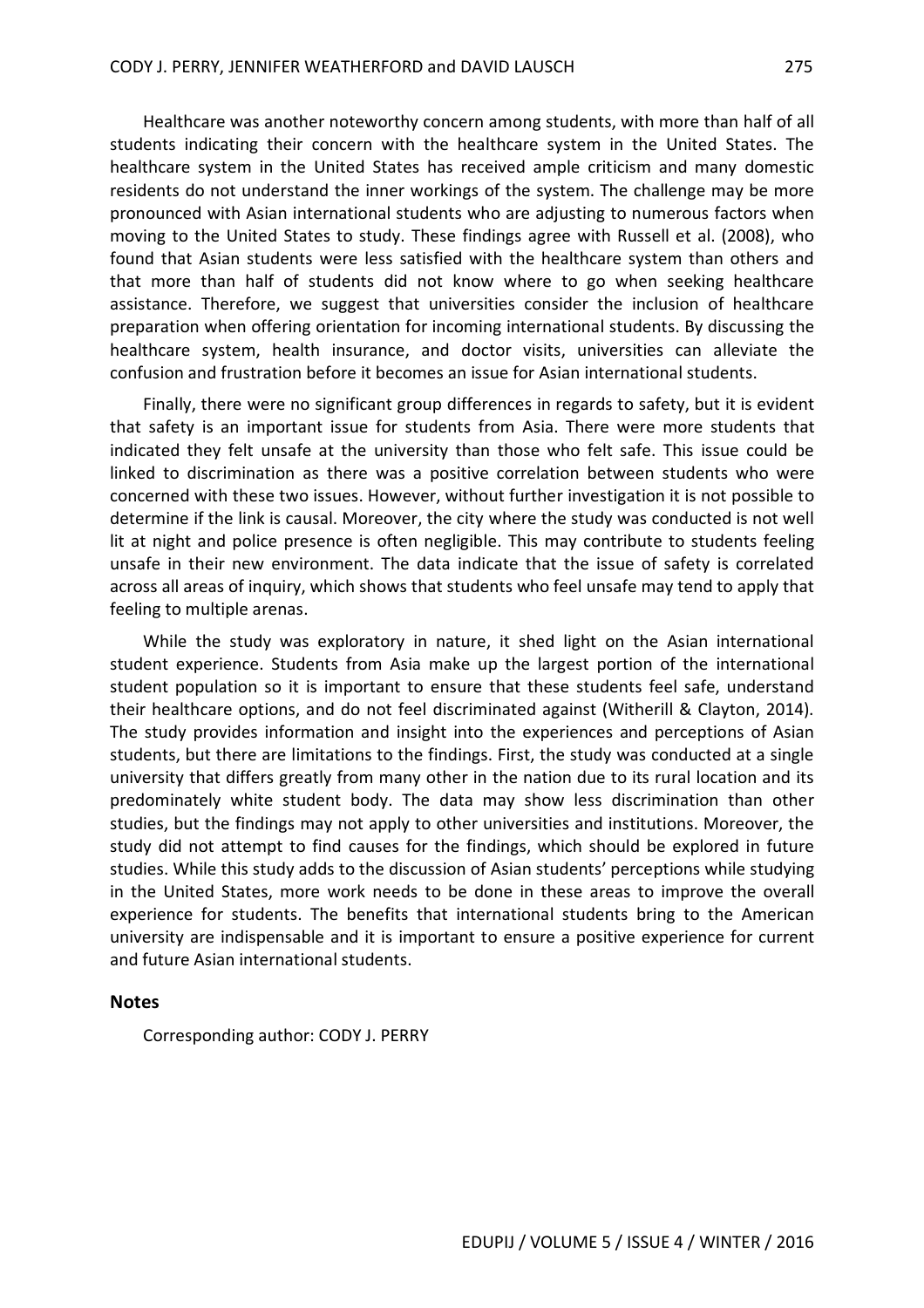### **References**

- Baumann, C., & Hamin. (2011). The role of culture, competitiveness and economic performance in explaining academic performance: A global market analysis for international student segmentation. *Journal of Marketing for Higher Education*, *21*(2), 181-201.
- Counsell, D. (2011). Chinese students abroad: Why they choose the UK and how they see their future. *China: An International Journal*, *9*(1), 48-71.
- Ellis-Bosold, C., & Thornton-Orr, D. (2013). A needs assessment: A study of perceived need for student health services by Chinese international students. *College Student Journal*, *47*(1), 155-168.
- Lee, J. J. (2010). International students' experiences and attitudes at a US host institution: Self-reports and future recommendations. *Journal of Research in International Education*, *9*(1), 66-84.
- Lin, S.-Y., & Scherz, S. D. (2014). Challenges facing Asian international graduate students in the US: Pedagogical considerations in higher education. *Journal of International Students*, *4*(1), 16-33.
- Mitchell, S. L., Greenwood, A. K., & Guglielmi, M. C. (2007). Utilization of counseling services: Comparing international and U.S. college students. *Journal of College Counseling*, *10*(2), 117-129.
- Nyland, C., Forbes-Mewett, H., & Marginson, S. (2010). The international student safety debate: Moving beyond denial. *Higher Education Research & Development*, *29*(1), 89- 101.
- Poyrazli, S., & Lopez, M. D. (2007). An exploratory study of perceived discrimination and homesickness: A comparison of international students and American students. *Journal of Psychology*, *141*(3), 263-280.
- Roy, S. R. (2013). Educating Chinese, Japanese, and Korean international students: Recommendations to American professors. *Journal of International Students*, *3*(1), 10-16.
- Russell, J., Thomson, G., & Rosenthal, D. (2008). International student use of university health and counselling services. *Higher Education*, *56*(1), 59-75.
- Sawir, E., Marginson, S., Forbes-Mewett, H., Nyland, C., & Ramia, G. (2012). International student security and English language proficiency. *Journal of Studies in International Education*, *16*(5), 434-454.
- Sherry, M., Thomas, P., & Chui, W. H. (2010). International students: A vulnerable student population. *Higher Education*, *60*(1), 33-46.
- Wei, M., Wang, K. T., & Ku, T-Y. (2012). A development and validation of the Perceived Language Discrimination Scale. *Cultural Diversity and Ethnic Minority Psychology*, *18*(4), 340-351.
- Witherill, S., & Clayton, E. (2014, November 17). *Open doors 2014: International students in the United States and study abroad by American students are at all-time high*. Retrieved from Institute of International Education: http://www.iie.org/en/Who-We-Are/News-and-Events/Press-Center/Press-Releases/2014/2014-11-17-Open-Doors-Data
- Zhai, L. (2004). Studying international students: Adjustment issues and social support. *Journal of International Agricultural and Extension Education, 11*(1), 97-104.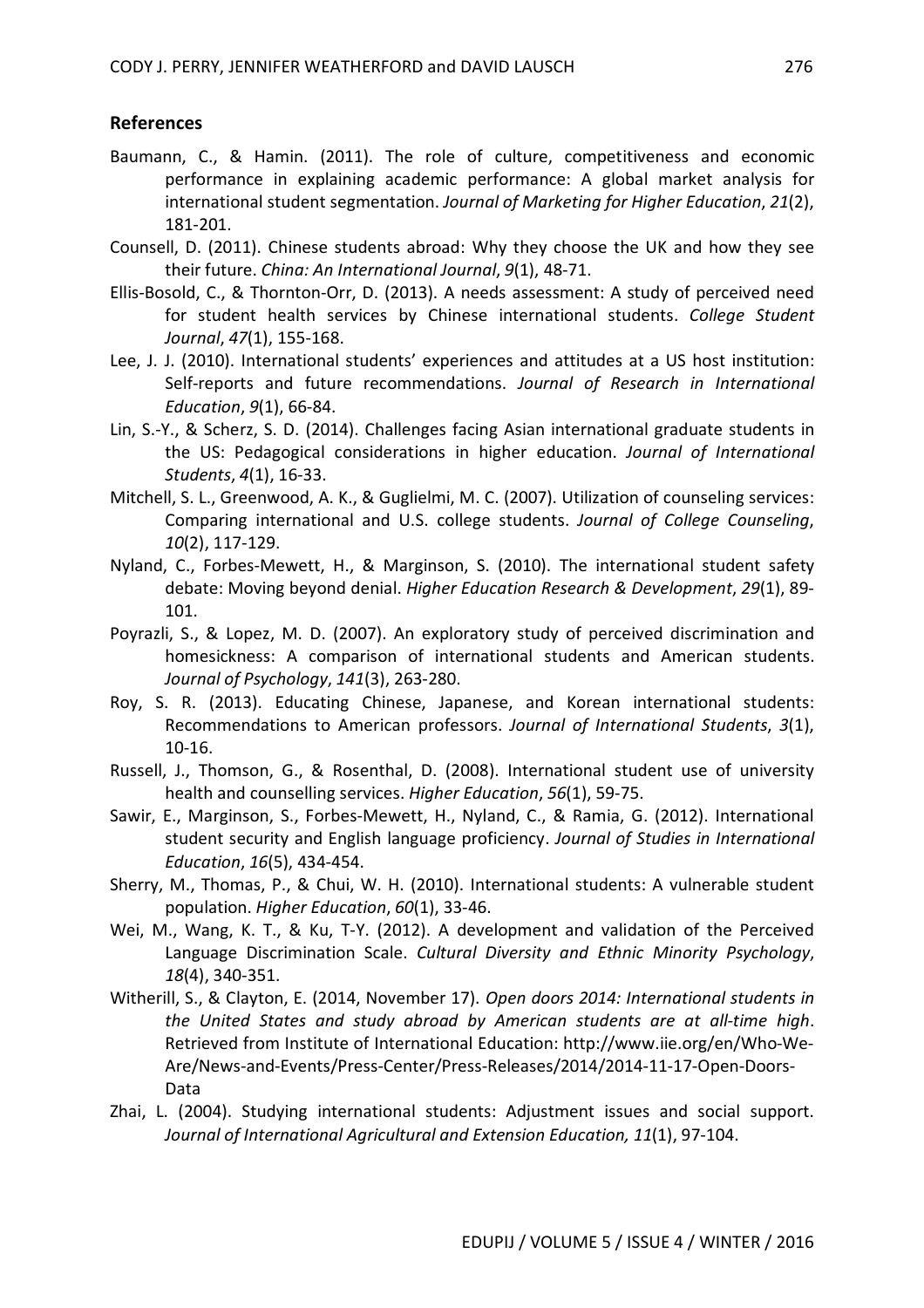| Table 1. Correlations of items pertaining to discrimination |                        |                |                |              |  |
|-------------------------------------------------------------|------------------------|----------------|----------------|--------------|--|
| I worry about:                                              |                        | Discrimination | Discrimination | Others might |  |
|                                                             |                        | from           | from other     | not          |  |
|                                                             |                        | Americans      | international  | understand   |  |
|                                                             |                        |                | students       | me           |  |
| Discrimination from                                         | Correlation            | $\overline{1}$ | $.695^{**}$    | .048         |  |
| Americans                                                   | $Sig. (2 -$<br>tailed) |                | .000           | .806         |  |
|                                                             | N                      | 29             | 29             | 29           |  |
| Discrimination from<br>other international<br>students      | Correlation            |                | 1              | .207         |  |
|                                                             | $Sig. (2 -$<br>tailed) |                |                | .282         |  |
|                                                             | N                      |                | 29             | 29           |  |
| Others might not<br>understand me                           | Correlation            |                |                | $\mathbf{1}$ |  |
|                                                             | $Sig. (2 -$<br>tailed) |                |                |              |  |
|                                                             | N                      |                |                | 29           |  |

## **Appendix**

Note. \*\* signifies that correlation is significant at the 0.01 level (2-tailed).

| <b>Table 2.</b> Correlations between items ineasuring ricalticale concerns<br>I struggle to understand: |             | The health<br>insurance<br>provided by<br>the university | Whom to<br>rely on in<br>the<br>American<br>medical<br>system<br>(doctors;<br>referrals;<br>etc.)<br>$**$ | What forms<br>and<br>information<br>are<br>necessary<br>to get<br>medical<br>service |
|---------------------------------------------------------------------------------------------------------|-------------|----------------------------------------------------------|-----------------------------------------------------------------------------------------------------------|--------------------------------------------------------------------------------------|
| The health insurance                                                                                    | Correlation | $\mathbf{1}$                                             | .591                                                                                                      | .622                                                                                 |
| provided by the                                                                                         | $Sig. (2 -$ |                                                          | .001                                                                                                      | .000                                                                                 |
| university                                                                                              | tailed)     |                                                          |                                                                                                           |                                                                                      |
|                                                                                                         | N           | 29                                                       | 29                                                                                                        | 29                                                                                   |
| Whom to rely on in                                                                                      | Correlation | $.591$ **                                                | $\mathbf{1}$                                                                                              | .954                                                                                 |
| the American                                                                                            | $Sig. (2 -$ |                                                          |                                                                                                           | .000                                                                                 |
| medical system                                                                                          | tailed)     |                                                          |                                                                                                           |                                                                                      |
| (doctors; referrals;                                                                                    | N           |                                                          | 29                                                                                                        | 29                                                                                   |
| etc.)                                                                                                   |             |                                                          |                                                                                                           |                                                                                      |
| what forms and                                                                                          | Correlation |                                                          |                                                                                                           | $\mathbf{1}$                                                                         |
| information are                                                                                         | $Sig. (2 -$ |                                                          |                                                                                                           |                                                                                      |
| necessary to get                                                                                        | tailed)     |                                                          |                                                                                                           |                                                                                      |
| medical service                                                                                         | N           |                                                          |                                                                                                           | 29                                                                                   |

**Table 2.** Correlations between items measuring healthcare concerns

*Note*. \*\* Pearson correlation is significant at the 0.01 level (2-tailed).